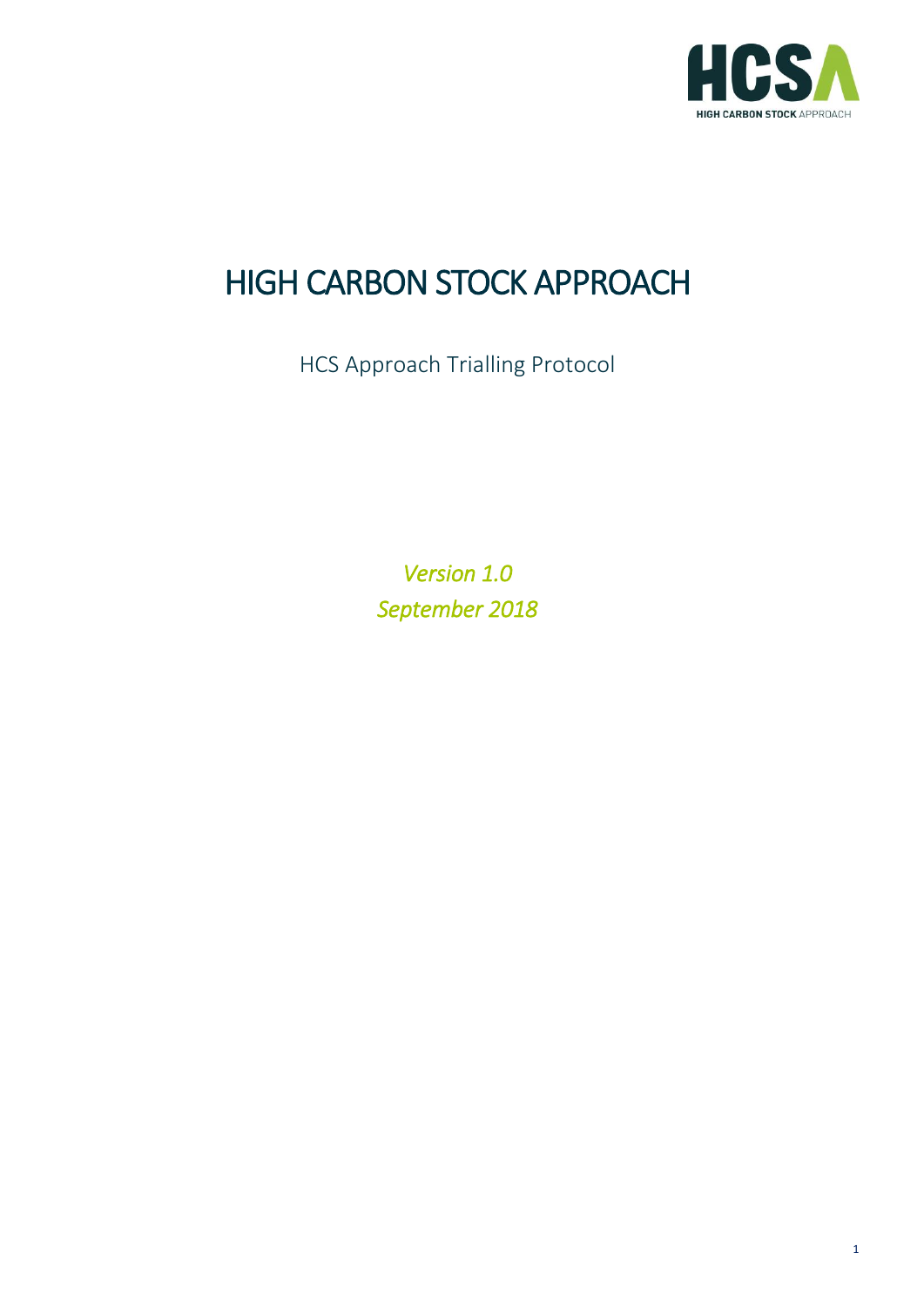

## 1.0 Introduction

The High Carbon Stock Approach (HCSA) is an adaptive tool that provides technical guidance on how to implement no-deforestation commitments through an integrated conservation land use planning process by identifying HCS forests for conservation and areas for appropriate development while ensuring the rights, livelihoods and aspirations of local communities are respected.

A key component of the HCSA is its innovative and adaptive nature. The Approach's development, refinement and innovations are commonly tested and adapted/completed through trials and tests. This protocol outlines the set of rules for governing the trialling of the HCS Approach including scoping visits, field tests, adaptation trials and any other testing methods to encourage collaboration between HCSA Secretariat, HCSA Steering Group (SG) members and other relevant partners in the development and testing of the HCSA.

## 2.0 Protocol Scope

The scope of this protocol is applicable to trialling methodologies and procedures for incorporation into the HCSA's toolkit/guidance and other relevant HCSA outputs across different scales, commodities, regions and forest ecosystems.

This Protocol does not preclude the possibility of non-member organisations trialling the HCSA and sharing the results with the HCSA Steering Group. Non-member trials and tests are not permitted to link any HCSA claims to the results unless there is a request and approval by the HCSA SG Executive Committee (HCSA EC) to conduct a trial according to this protocol and any subsequent HCSA claims are approved by the HCSA communications task force.

Note: HCSA strongly supports independent scientific research on the Approach's impacts and effectiveness. Whilst HCSA may collaborate with scientific research institutions on projects, scientific research conducted or commissioned by the HCSA is independent of the organisation and thus this protocol is not applicable to HCSA related scientific research.

# 3.0 Protocol Objectives

- i. To gain better understanding of the practical application of the HCSA toolkit (current V2.0 or adapted) and/or draft toolkit requirement/guidance, including at an early stage of development and use learnings to improve the final output and outcomes sought;
- ii. To ensure the HCSA SG is aware and supports a consistent approach of HCSA trials;
- iii. To encourage active involvement of HCSA SG, interested stakeholders and partners in HCSA development.

#### 4.0Set Up Requirements

 $\overline{a}$ 

i. Any trials of the HCSA will need to be authorised by the HCSA EC.<sup>1</sup> Any EC members with a potential conflict of interest or lack of impartiality to a trial proposal will recuse themselves from any respective formal Trialling Protocol EC decisions.

 $1$  The HCSA Secretariat will oversee the processing of the trials proposals, evaluation and reporting and claims and provide recommendations to the EC for formal approval of trial proposals and claims.